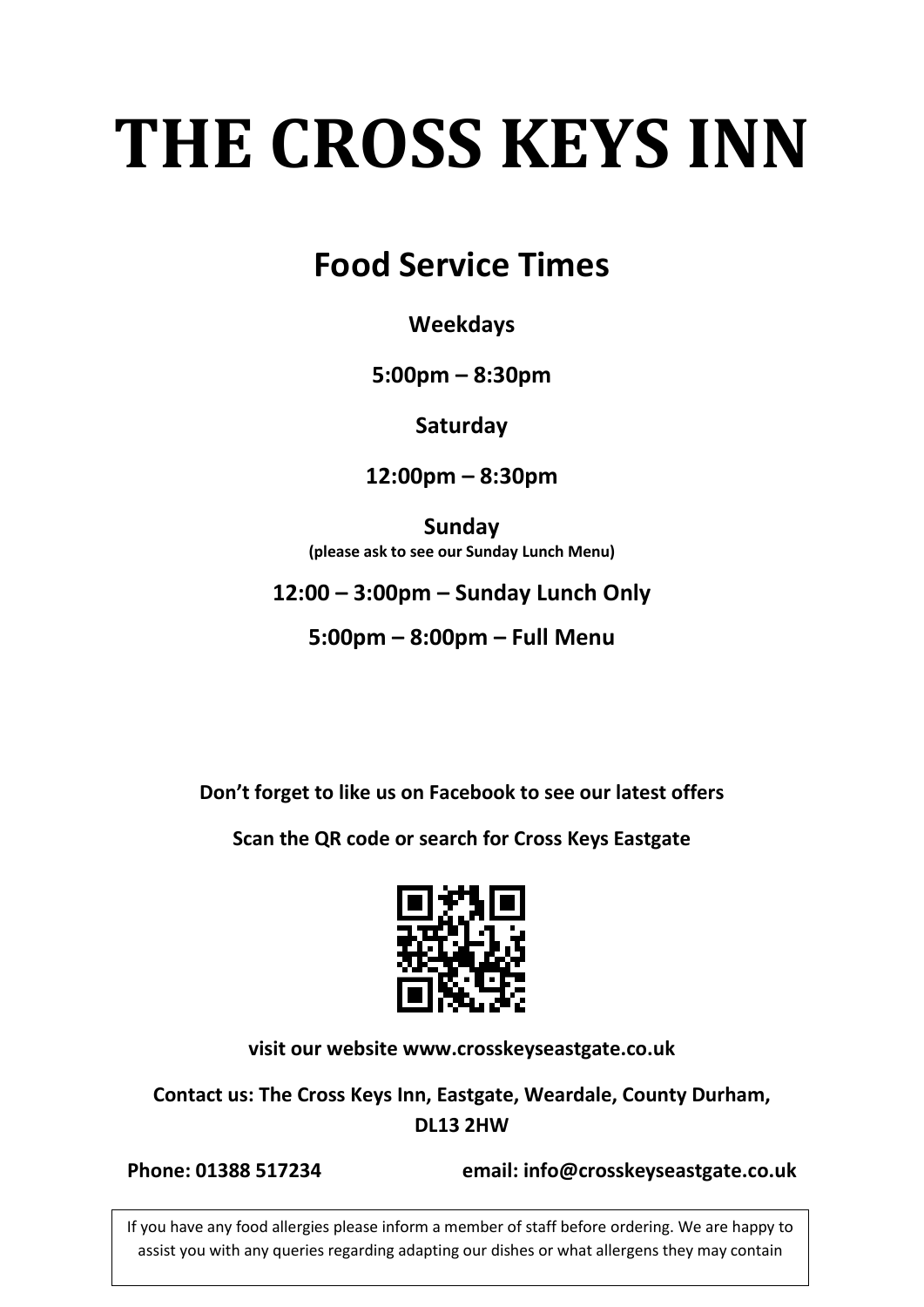



# **STARTERS**



| Soup of the Day served with a crusty bread roll                                                                              | £3.75        |
|------------------------------------------------------------------------------------------------------------------------------|--------------|
| Chunky Brie Wedges in bread crumbs served with cranberry<br>sauce and a salad garnish                                        | £5.75        |
| <b>Prawn Cocktail</b> served with Marie Rose sauce, and bread and butter<br>(Gluten free option available)                   | £5.75        |
| Breaded Garlic Mushroom served with salad garnish and garlic dip                                                             | £5.75        |
| Sliced Black Pudding in homemade beer batter served with<br>a salad garnish and cranberry sauce (this dish contains alcohol) | £5.75        |
| Plaice Goujons in breadcrumbs served with a lemon dill sauce<br>and a salad garnish                                          | £5.75        |
| Chicken Strips in seasoned coating served with a garlic dip<br>and garnish                                                   | £5.75        |
| Vegetable Spring Rolls served with a sweet chili dip and salad garnish                                                       | £5.75        |
| Garlic bread slices 2 slices per portion (Gluten free option available)<br>top with cheese for an extra 75p                  | £1.75        |
| Sharing Platter chunky brie wedges in bread crumbs,                                                                          | for 2 £10.20 |
| breaded garlic mushrooms, plaice goujons in breadcrumbs,                                                                     | for 3 £14.20 |
| chicken strips in seasoned coating and vegetable spring rolls<br>served with a salad garnish and various dips                | for 4 £17.20 |

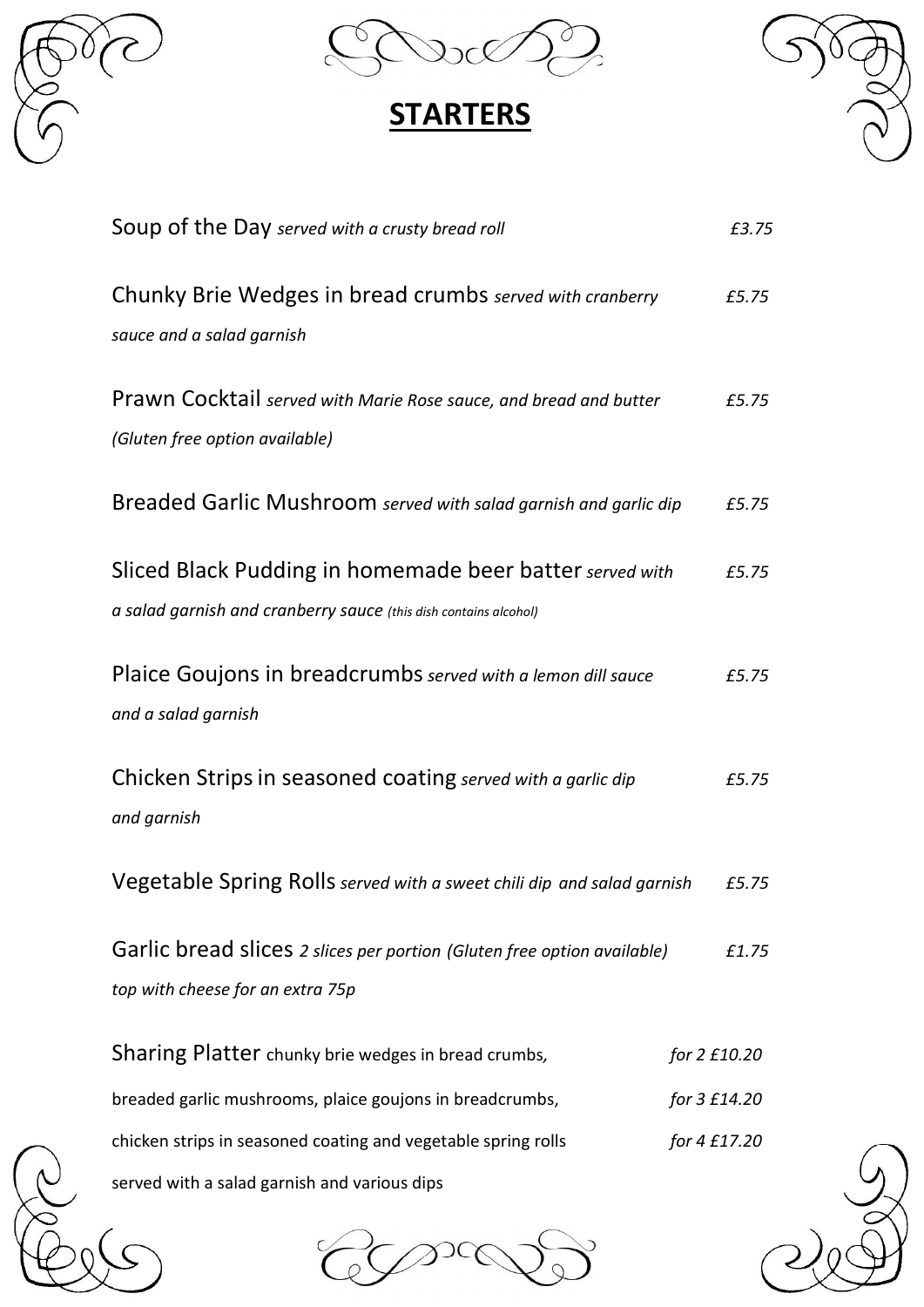





#### *From the Grill*

Sirloin Steak 12oz *cooked to your liking served with homemade chips,* F17.20 *mushrooms, tomato, garden peas and homemade beer battered onion rings* add a Peppercorn, Blue Cheese or Diane sauce for £1.75 *(this dish contains alcohol)*

Gammon Steak 12oz *served with homemade chips, mushrooms, £11.75 garden peas, a pineapple ring or a fried egg or have both for an extra 75p*

Butterfly Chicken Breast *served with new potatoes, peppercorn sauce £11.20 and seasonal vegetables*





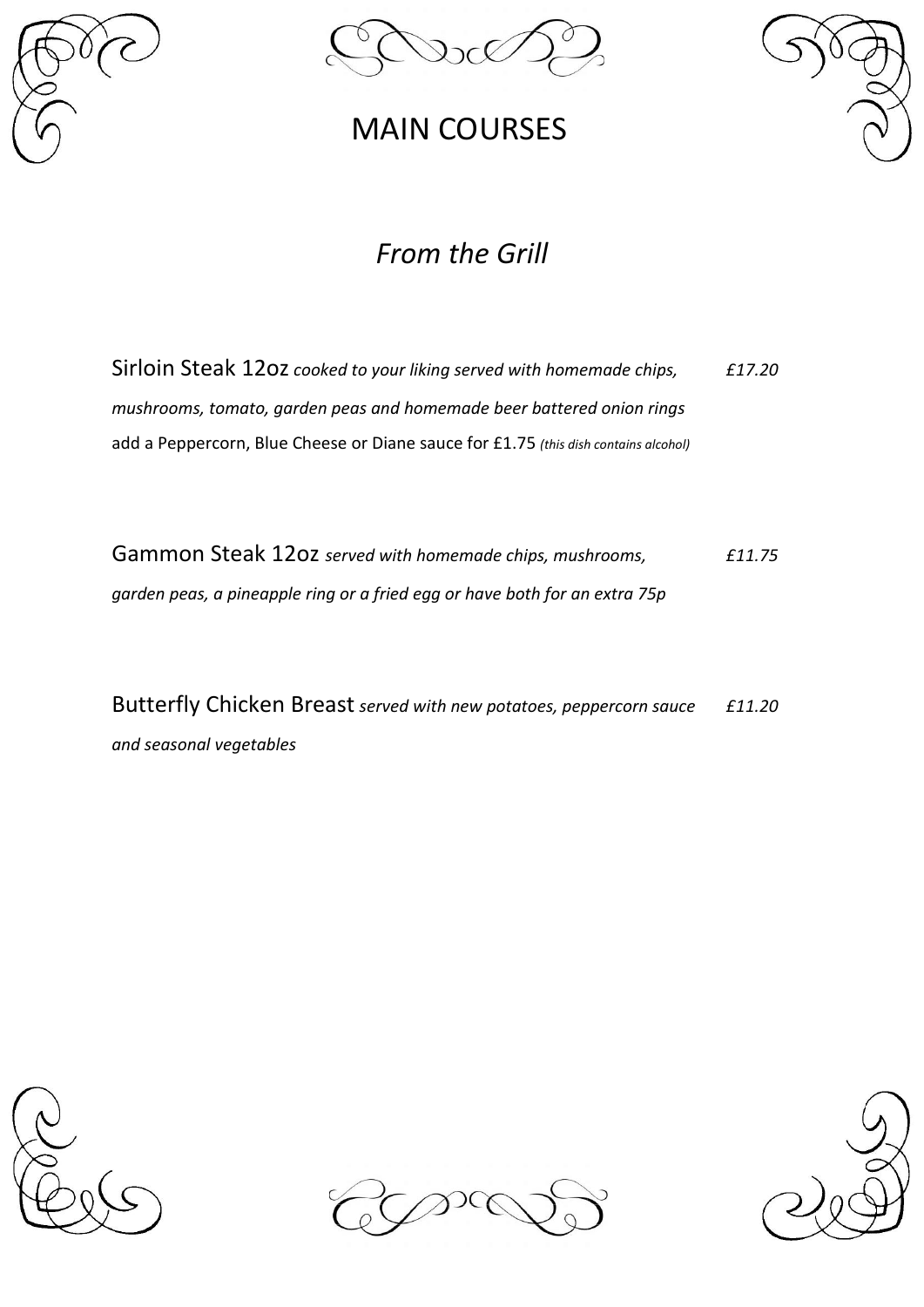



#### *Weardale Burgers*

*All our burgers (not including vegetarian) are served in a brioche bun, topped with cheddar or blue cheese, bacon, lettuce and tomato, served with homemade chips, beer battered onion rings, coleslaw and relish (these dishes contains alcohol)*

| Cross Keys Homemade Burger                                     | £11.75 |
|----------------------------------------------------------------|--------|
| Lamb and Mint Burger                                           | £11.75 |
| Chili Burger                                                   | £11.75 |
| Pork and Apple Burger                                          | £11.75 |
| Chicken Burger                                                 | £11.75 |
| Vegetarian Burger served in a brioche bun, lettuce and tomato, | £10.75 |

*served with homemade chips, beer battered onion rings, coleslaw and relish (this dish contains alcohol)*





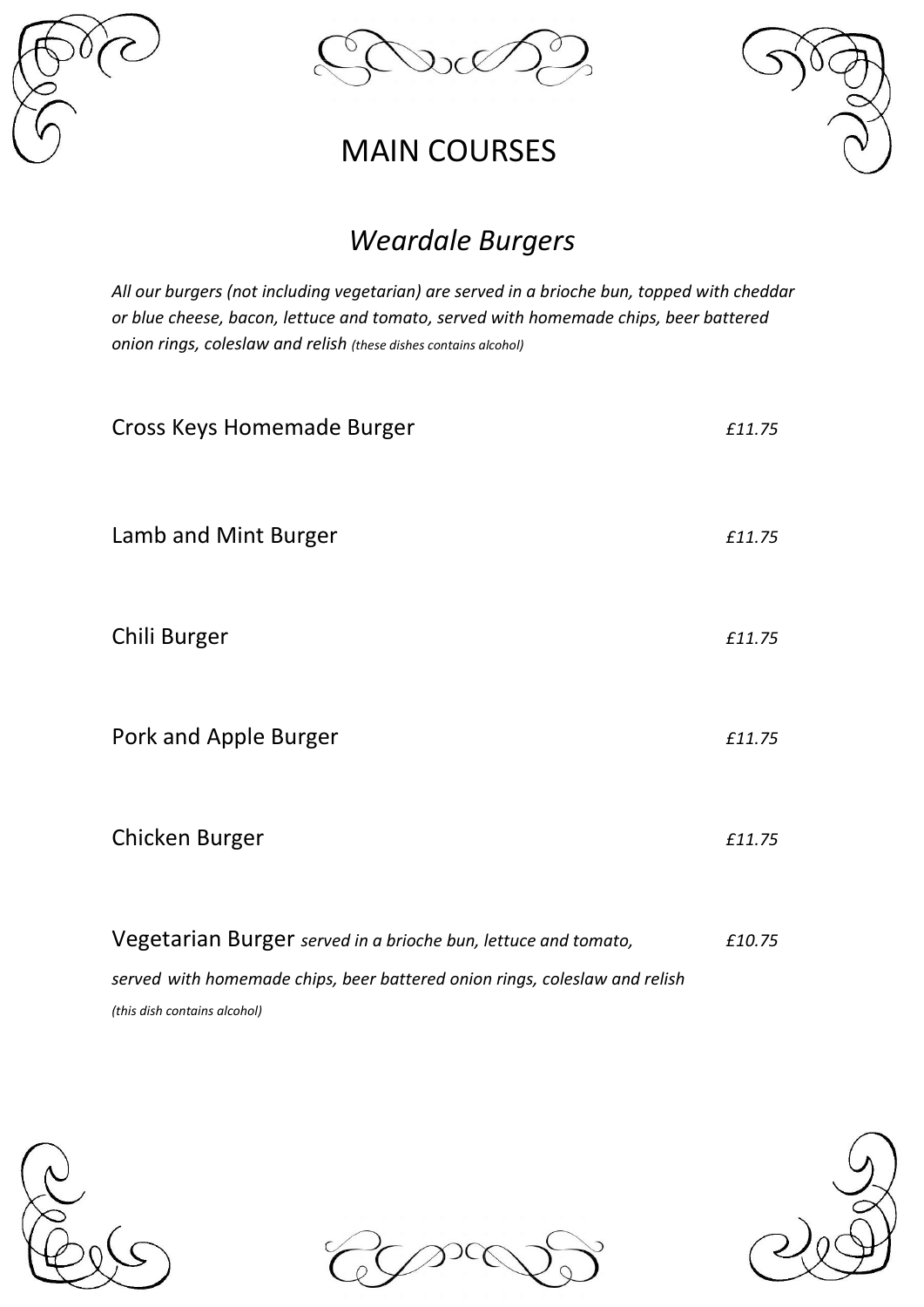



Slow Roasted Minted Lamb Shank *served with mashed potato, £11.75 new potatoes or homemade chips and seasonal vegetables, with a rich minted gravy*

Braised Upper Weardale Lamb Chops *served with mashed potato, £11.75 new potatoes or homemade chips and seasonal vegetables, with a rich gravy*

Cottage Pie *minced beef and onion in rich gravy, topped with mash and £9.75 cheddar cheese, served with seasonal vegetables*

Beef Lasagne pasta sheets, layered with *minced beef in red lasagne £10.20 sauce and a creamy white sauce, served with salad and a side of garlic bread*

Homemade Giant Yorkshire Pudding *with succulent pork £9.20*

*sausages,served with mashed potato, seasonal vegetables and a rich gravy boat*

Belly Pork *served with apple mashed potato, port and Black pudding gravy, £11.75 honey glazed julienne carrots*



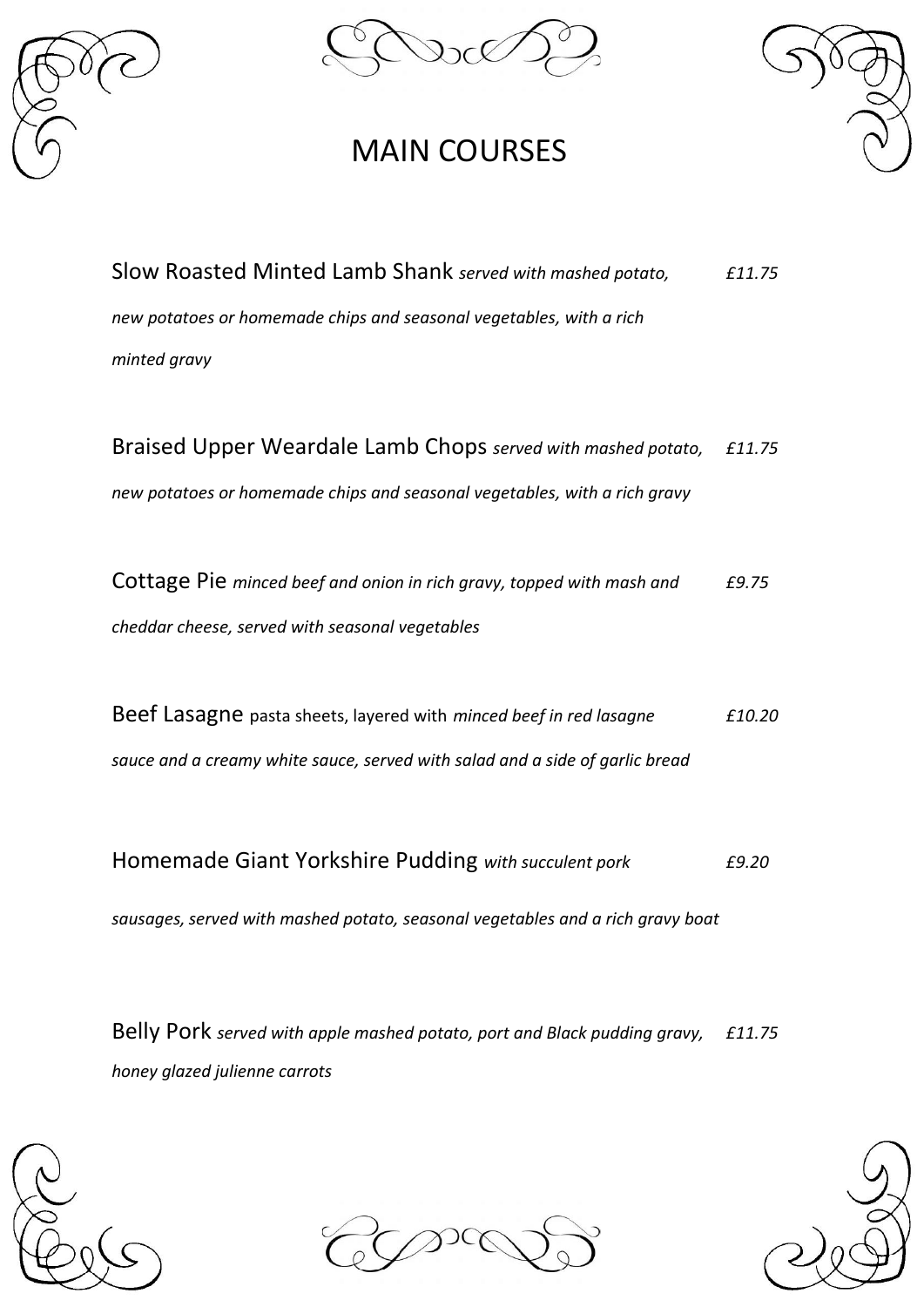



#### *Fish*



Why not join us every Friday for our fish special?

Cod in homemade beer batter and a FREE pint

*served with homemade chips, mushy peas, tartar sauce and a slice of lemon to garnish*

There is a gluten free option at no extra charge

Included as the 'FREE pint' is a pint of beer, lager or a 175ml glass of house wine. An alternative soft drink can be provided.

# **Only £9.95**





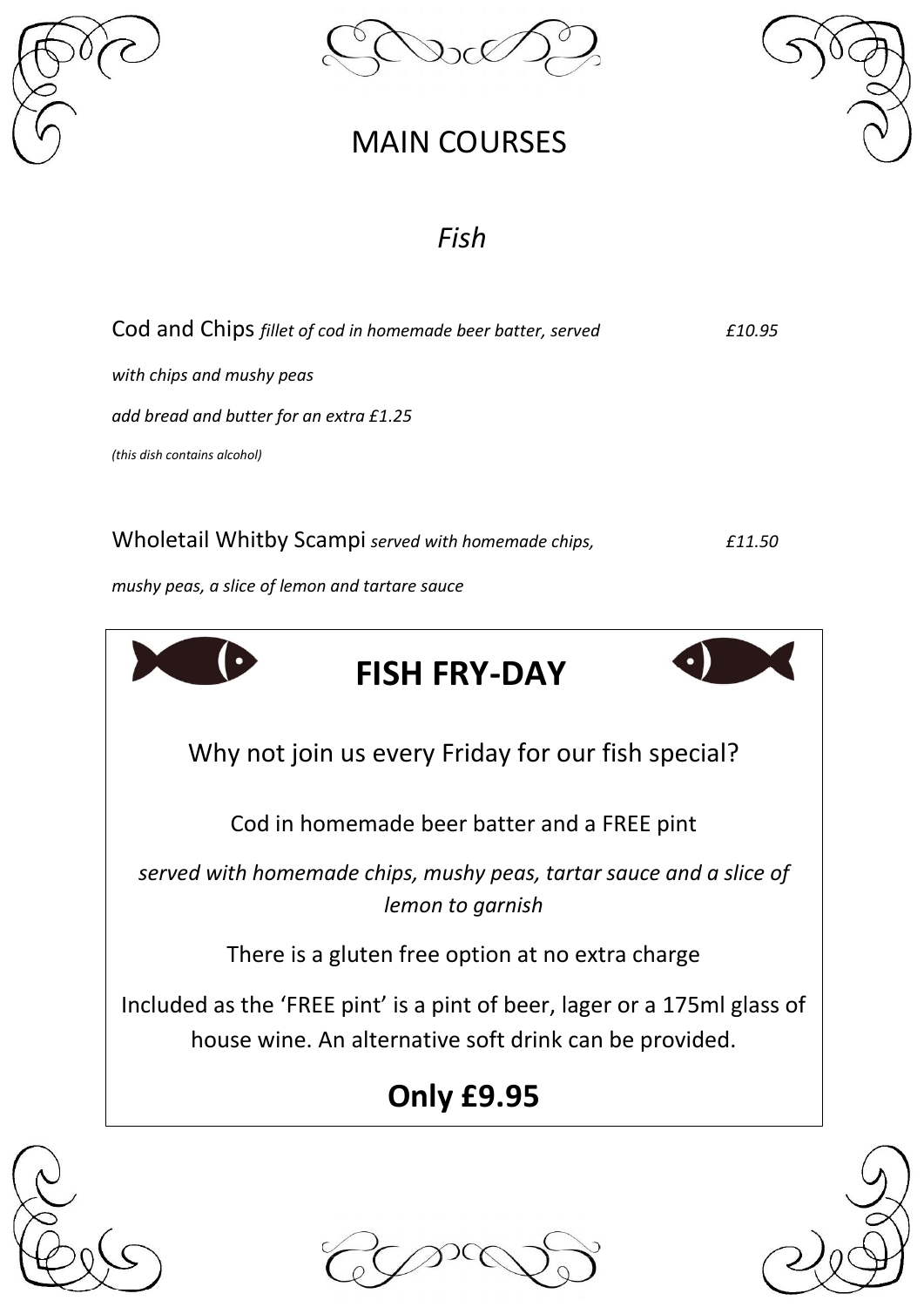



#### *Pasta's and Curry's*

| Pasta Carbonara a creamy rich sauce, with pieces of bacon,          | £9.95 |
|---------------------------------------------------------------------|-------|
| Penne pasta and a side of garlic bread                              |       |
|                                                                     |       |
| Spaghetti Bolognese steak mince in a Bolognese sauce,               | £9.95 |
| served on a bed of spaghetti and a side of garlic bread             |       |
|                                                                     |       |
| Three Bean Chilli steak mince, with a medium spiced chilli and      | £9.95 |
| bean sauce, served with boiled rice or chips (or a little of each)  |       |
| and a side of garlic bread                                          |       |
|                                                                     |       |
| Chicken Curry pieces of flaked chicken breast in a mild Chinese     | £9.95 |
| style curry sauce, served with boiled rice or chips (or a little of |       |
| each) and a side of naan bread                                      |       |
|                                                                     |       |
| Chicken Tikka Masala diced chicken breast in a traditional          | £9.95 |
| medium Indian Masala sauce, served with boiled rice or chips        |       |
| (or a little of each) and a poppadom on the side                    |       |
|                                                                     |       |
| Creamy Macaroni Cheese served with garlic bread                     | £8.20 |

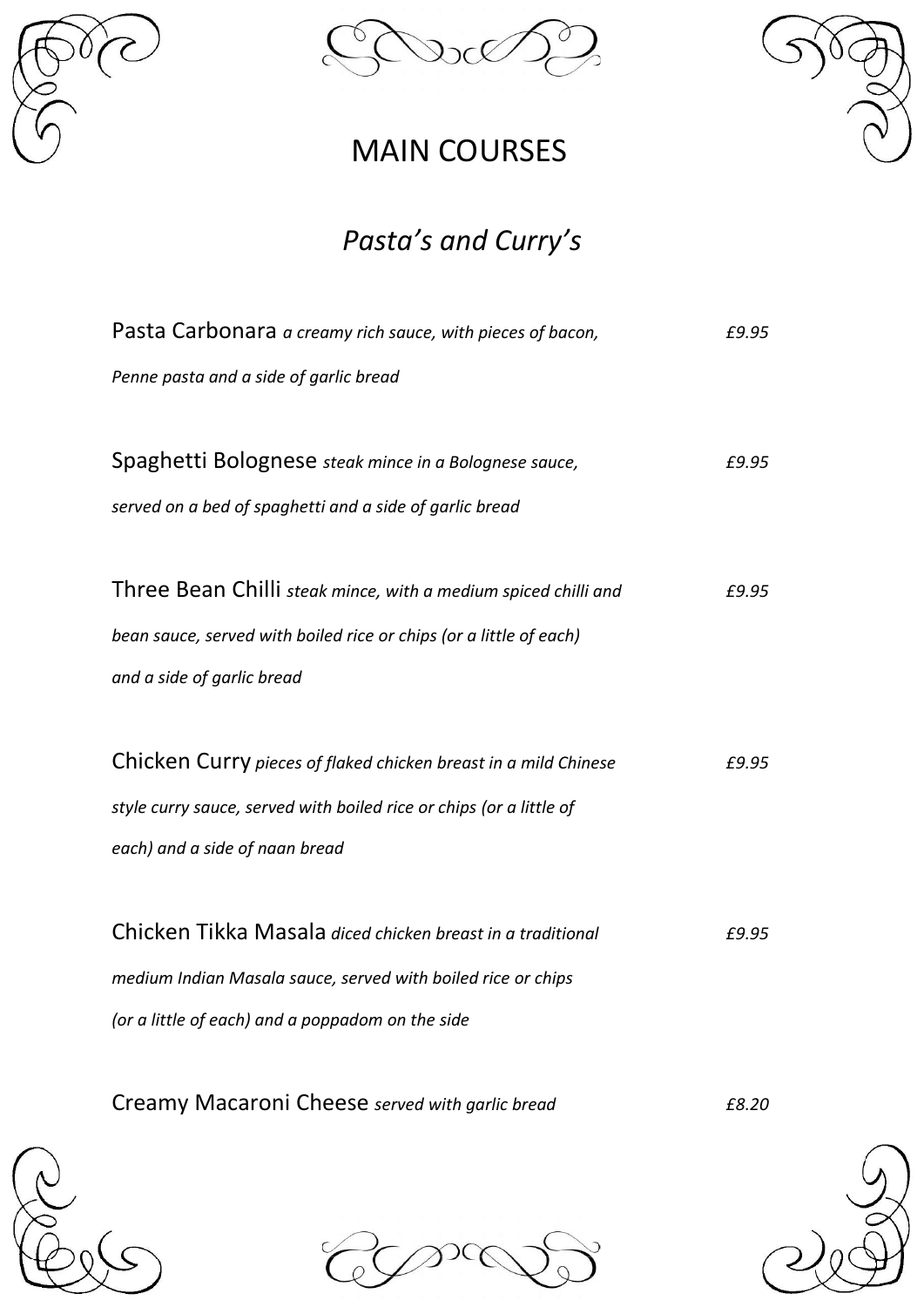

#### OUR VEGETARIAN MAIN COURSES

| Spinach and Mushroom Lasagne a rich creamy herb cheese                      | £9.95 |
|-----------------------------------------------------------------------------|-------|
| sauce with mushrooms and spinach between sheets of lasagne, topped          |       |
| with béchamel sauce, served with homemade chips and garlic bread            |       |
|                                                                             |       |
| Apricot and Goats Cheese Vegetable Nut Roast                                | £9.95 |
| mildly spiced roasted vegetables, apricots and mixed nuts, topped           |       |
| with goat's cheese, served with homemade chips and garlic bread             |       |
|                                                                             |       |
| Vegetable Tikka Masala a medium spiced traditional Indian                   | £9.95 |
| sauce with chunky roasted vegetables, served with boiled rice or chips      |       |
| (or a little of each) and a poppadom                                        |       |
|                                                                             |       |
| Vegetable Balti a mild spiced garlic and onion Indian sauce, with           | £9.95 |
| chunks of roasted vegetables, served with boiled rice or chips              |       |
| (or a little of each) and a poppadom                                        |       |
|                                                                             |       |
| Penang Curry a Vegan Gluten Free curry, made with coconut                   | £9.95 |
| sauce, cauliflower green beans, mangetout and peppers, served               |       |
| with boiled rice and naan bread (GF) (VE)                                   |       |
| Red Pepper, Bean and Aubergine Chili a rich, earthy gluten                  | £9.95 |
|                                                                             |       |
| free chili with sweet red peppers, black turtle beans, red kidney beans and |       |
| aubergine, with subtle hints of smooth dark chocolate, served with boiled   |       |
| rice or chips (or a little of each) (GF) (VE)                               |       |

Sweet Potato and Spinach Curry *chunky sweet potatoes fried and £9.95 tossed in a rich, smooth coconut flavoured sauce with chickpeas and spinach*



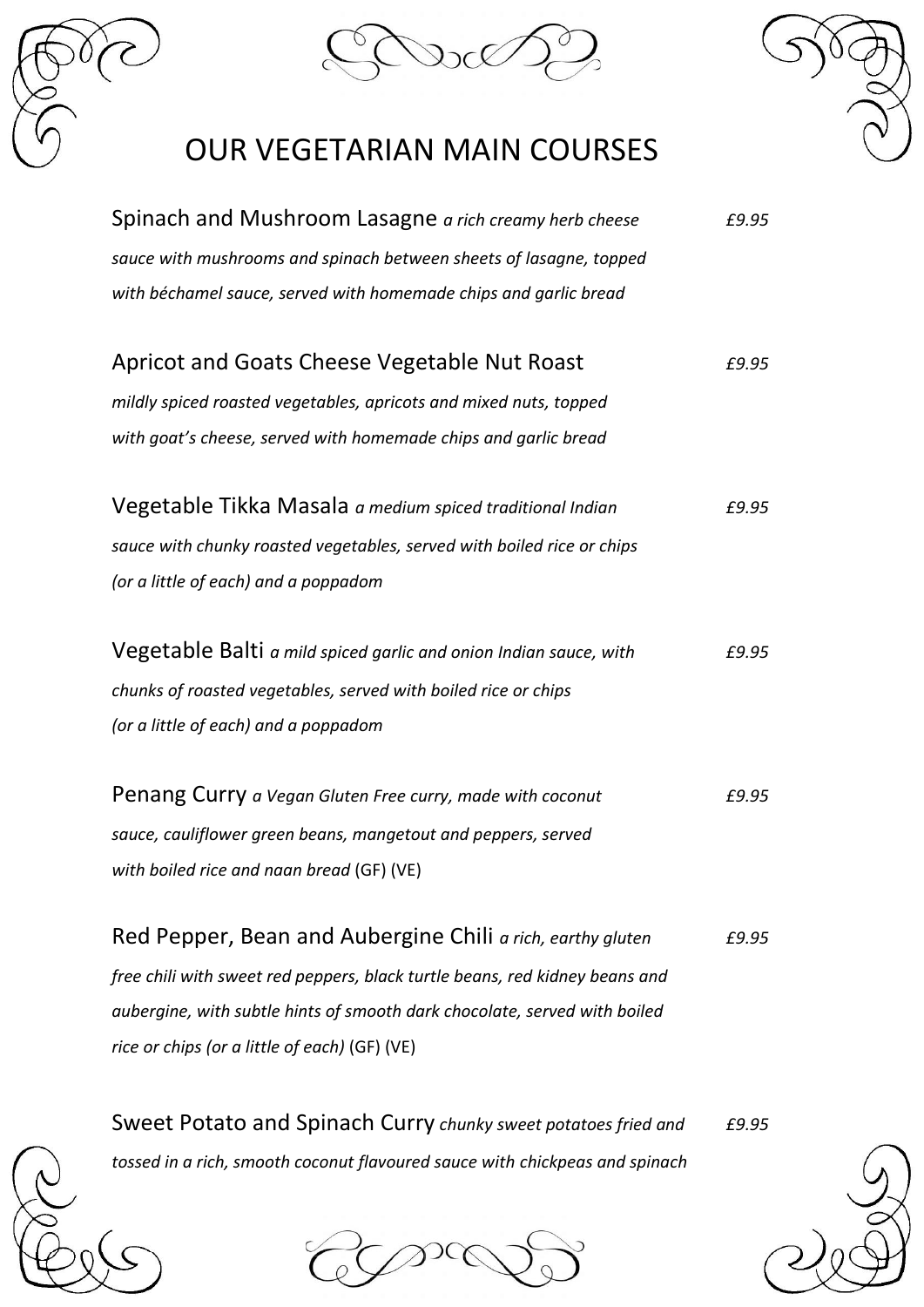

### OUR GLUTEN FREE MAIN COURSES



| Chicken Tikka Masala diced chicken breast in a medium traditional          | £9.95  |
|----------------------------------------------------------------------------|--------|
| Indian sauce, served with boiled rice or chips (or a little of each) (GF)  |        |
| Chilli Con Carne minced steak in a rich medium chilli sauce, served        | £9.95  |
| with boiled rice or chips, (or a little of each) (GF)                      |        |
| Breaded Scampi whole tail scampi in gluten free breadcrumbs, served        | £11.50 |
| with homemade chips, mushy peas and garnished with a slice of lemon (GF)   |        |
| Spaghetti Bolognese minced steak in a rich Bolognese sauce,                | £9.95  |
| served on a bed of gluten free spaghetti and gluten free garlic bread (GF) |        |
| Giant Yorkshire Pudding filled with Sausage and Mash                       | £9.95  |
| gluten free giant Yorkshire pudding, sausages and mashed potato, served    |        |
| with seasonal vegetables and gluten free gravy (GF)                        |        |
| Weardale Lamb Chops locally sourced Lamb from the Weardale fells,          | £11.50 |
| our lamb chops served with seasonal vegetables, mashed potato, new potato  |        |
| or chips and gluten free gravy (GF)                                        |        |
| Pasta Carbonara gluten free Penne pasta in a rich sauce with bacon,        | £9.95  |
| served with gluten free garlic bread (GF)                                  |        |
| Cod and Chips fillet of cod in homemade beer batter, served with chips     | £10.95 |

Grills *our grills can be modified to your requirements, please ask a member of staff and notify them of your Gluten Free Diet*

*and mushy peas, add gluten free bread and butter for an extra £1.25* (GF)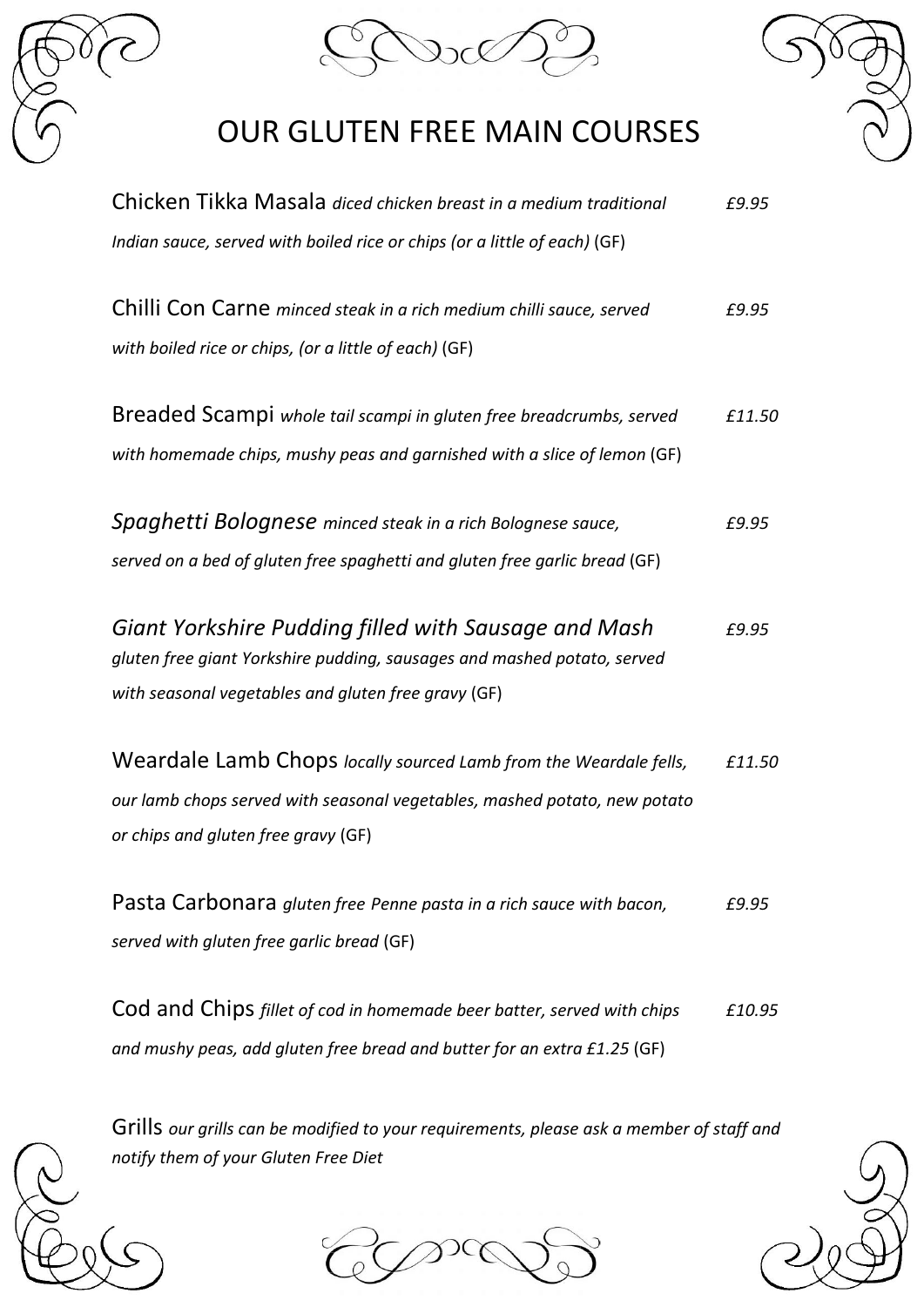

Q  $\mathcal{C}$ 

#### **SIDE ORDERS**



| Garlic Bread 2 slices per portion                               | £1.75 |
|-----------------------------------------------------------------|-------|
| Cheesy Garlic Bread 2 slices per portion                        | £2.25 |
| Homemade Chips                                                  | £2.20 |
| Homemade Beer Battered Onion Rings (this dish contains alcohol) | £2.20 |
| Side Salad                                                      | £2.20 |
| Coleslaw                                                        | £1.25 |
| <b>Bread and Butter</b>                                         | £1.25 |
| Naan Bread                                                      | £1.25 |